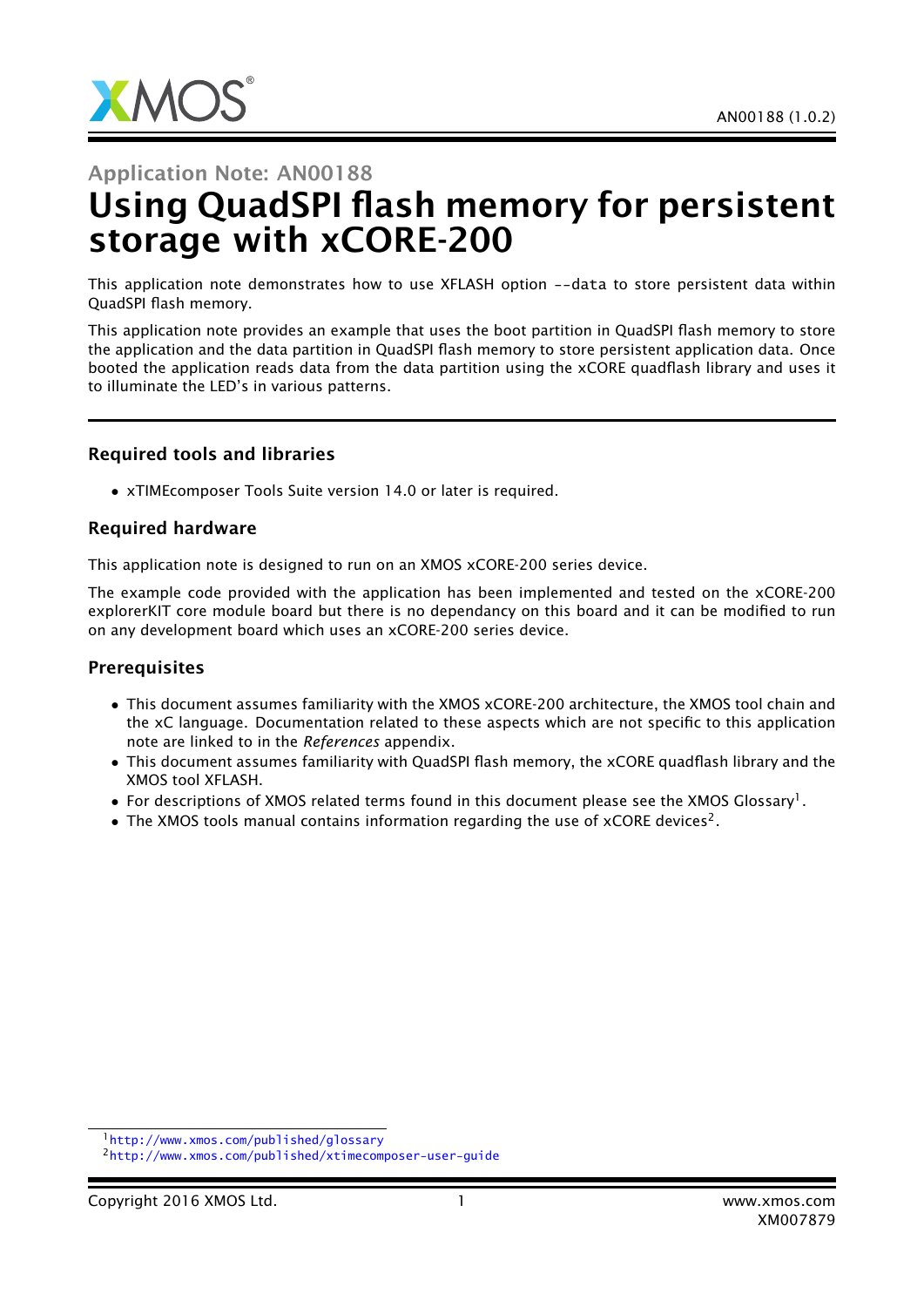

## 1 Introduction

xCORE-200 explorerKIT contains everything you need to start developing applications on the powerful xCORE-200 multicore microcontroller products from XMOS. It's easy to use and provides lots of advanced features on a small, low cost platform.

The xCORE-200 explorerKIT features our XE216-512 xCORE-200 multicore microcontroller. This device has sixteen 32bit logical cores that deliver up to 2000MIPS completely deterministically. The combination of 100/1000 Mbps Ethernet, high speed USB and 53 high performance GPIO make the xCORE-200 explorerKIT an ideal platform for functions ranging from robotics and motion control to networking and digital audio.

### 1.1 Block diagram



Figure 1: Block diagram of XE216-512 device on xCORE-200 explorerKIT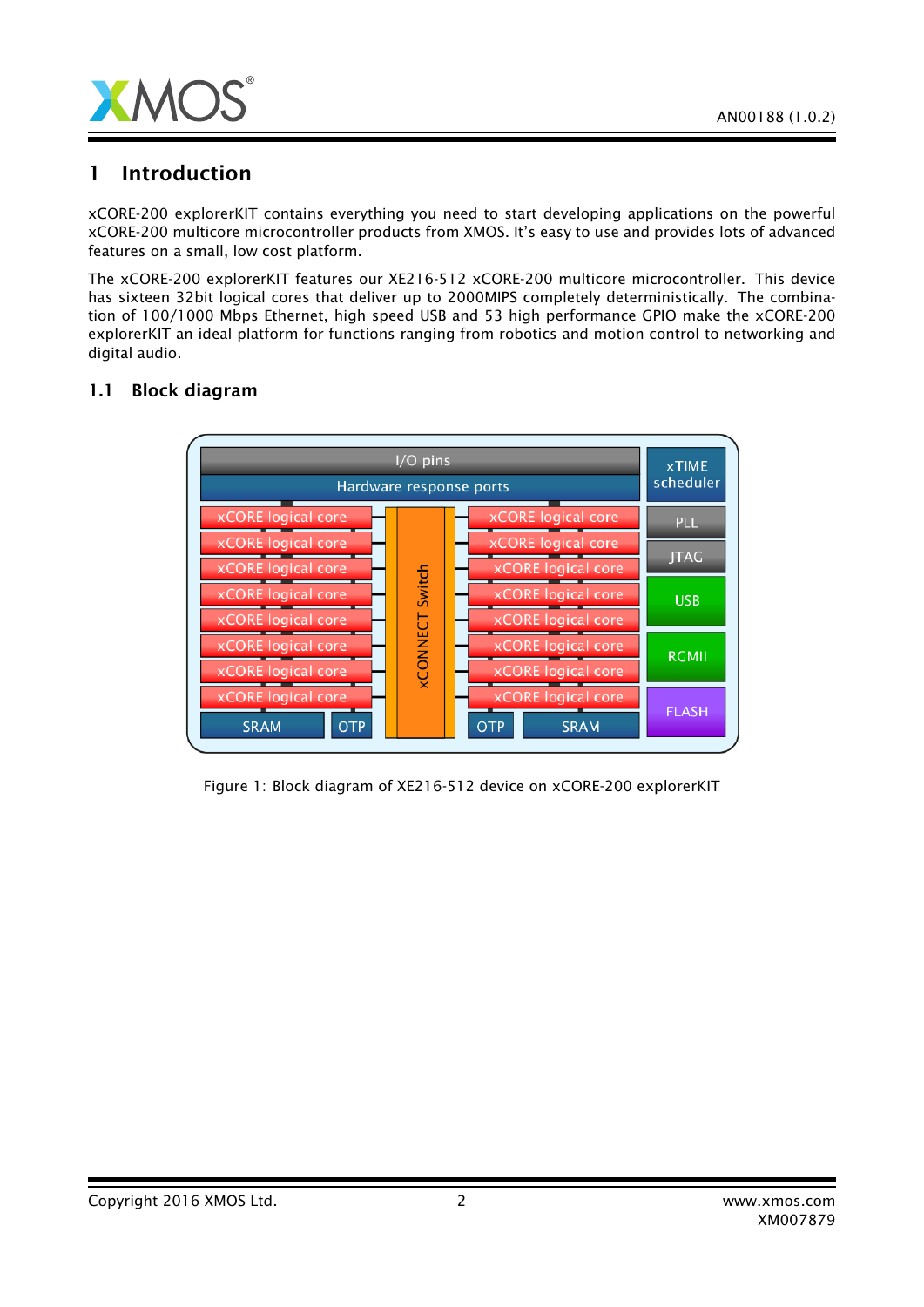

#### 1.2 QuadSPI flash memory

The xCORE-200 explorerKIT features a QuadSPI flash device providing a 4-bit multiplexed I/O serial interface to boost performance while maintaining the compact form factor of standard serial flash devices. This allows the xCORE-200 device to load data from the data partition of flash memory significantly faster than with traditional SPI flash memory devices.

The QuadSPI flash memory is logically split between a boot and data partition.

The boot partition consists of a flash loader followed by a factory image and zero or more optional upgrade images. Each image starts with a descriptor that contains a unique version number and a header that contains a table of code/data segments for each tile used by the program and a CRC.

The data partition is empty by default and can be used to store application data using the XFLASH option --data.

An application designer may wish to use the data partition when the application data is too large to store within application memory and/or when the application data does not change.

In this application note example, a series of bytes is stored within the data partition that drive a different sequence of patterns on the explorerKIT's LED's. An application will be booted from the boot partition and will use the XMOS xCORE quadflash library to read the data from the data partition.

This application note demonstrates

- How to use the XFLASH option --data to store persistent application data in the data partition of Quad SPI flash memory.
- How to use the XFLASH option --boot-partition-size to partition QuadSPI flash memory into a boot partition and data partition.
- How to use the XMOS xCORE quadflash library to read the data from the data partition.



Figure 2: Flash format diagram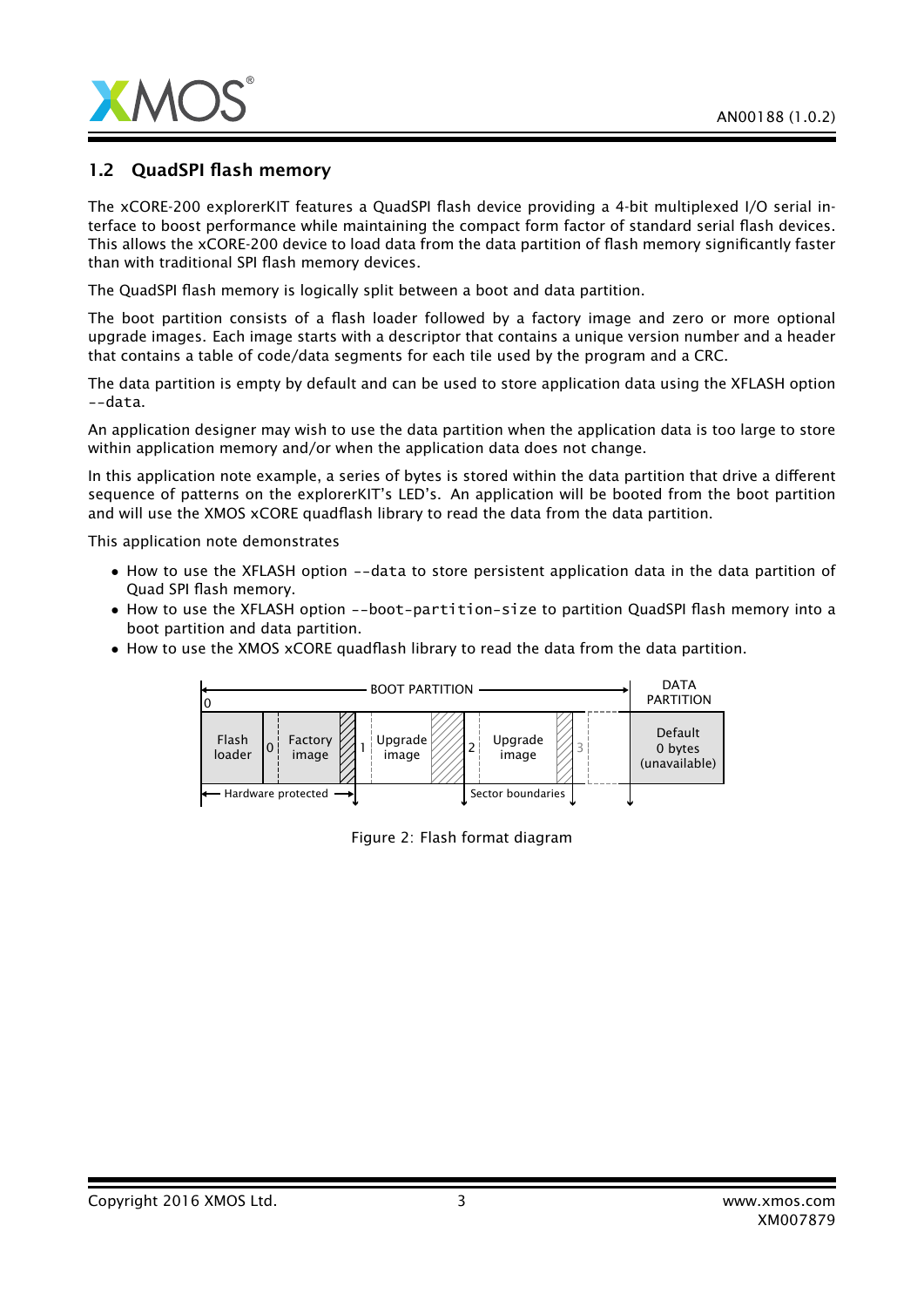

## 2 Using QuadSPI flash memory for persistent storage application note

#### 2.1 Source code structure for this application note

This application note example is stored in the following directory structure:

```
src extendion to the contract of the contract of the contract source directory
 data.bin <-- binary file containing LED patterns
 qspi_persistent_storage.xc <-- source file for project
Makefile <-- make file for project
```
#### 2.2 Makefile support for using the xCORE quadflash library

It is a requirement to tell the xCORE toolchain that the application uses the xCORE quadflash library. This is achieved by passing the linker option -lquadflash with the associated build flags.

Options passed to xCORE build tools from makefile:

XCC\_FLAGS = -g -report -lquadflash

### 2.3 The data.bin binary file

The data.bin binary file contains 12 bytes of data that will be written to the data partition. The data represents the LED patterns that can be displayed on the explorerKIT xCORE module board. When written to flash memory using the XFLASH option --data the sequence of bytes will be written exactly as is within the data.bin binary file.

The sequence of bytes stored within the data.bin file are:

```
0x01 0x02 0x04 0x08 0x03 0x05 0x09 0x06 0x0A 0x0C 0x0F 0x00
```
### 2.4 The application main() function

The led\_driver() function for this example is contained within the file qspi\_persistent\_storage.xc and is as follows,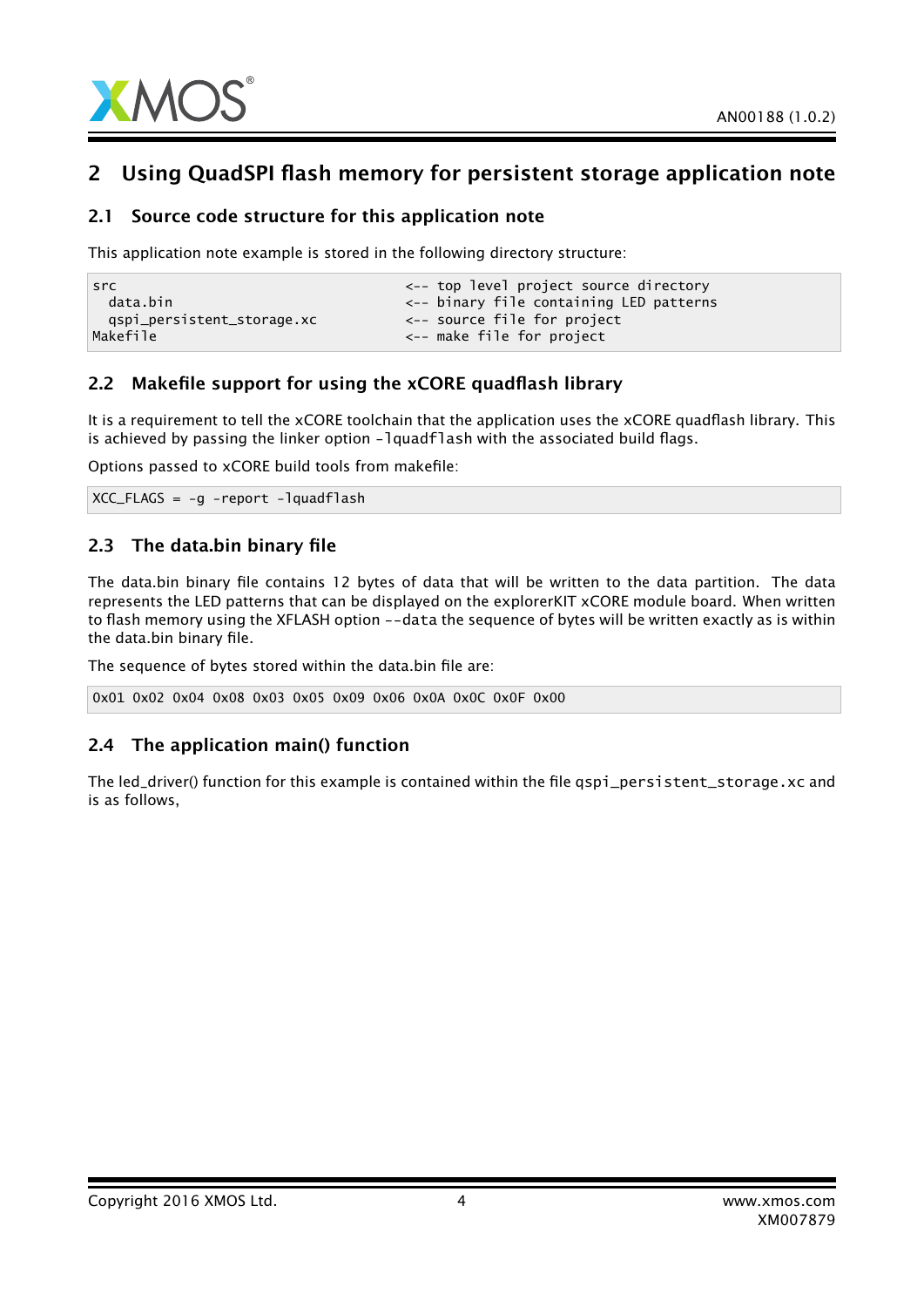

```
int led_driver (void)
{
  char led_byte_buffer[NUM_LED_BYTES]; // Buffer to hold the 12 bytes read from the data partition.
  int delay = 50; \frac{1}{100} int delay 50 ms.
 int led\_counter = 0; // A counter to count through the led patterns.// Connect to the QuadSPI device using the quadflash library function fl_connectToDevice.
 if(fl_connectToDevice(ports, deviceSpecs, sizeof(deviceSpecs)/sizeof(fl_QuadDeviceSpec)) != 0)
 {
   return 1;
 }
  // Read all 12 bytes from offset 0 in the data partition and store them in
  // the buffer led_byte_buffer using the flash library function fl_readData.
 if(fl_readData(0, NUM_LED_BYTES, led_byte_buffer) != 0)
 {
   return 1;
 }
  // Disconnect from the QuadSPI device.
 fl_disconnect();
 while(1){
   delay_milliseconds(delay); // Wait.
   delay += 1; // Increase the delay so the LED pattern gets slower.
   \text{led}_{\text{port}} \leq i \text{ led}_{\text{byte\_buffer}}[\text{led}_{\text{counter1}}; \text{led}_{\text{counter}}]led_counter++; // Pick the next pattern.
   if (led_counter == NUM_LED_BYTES) // If we are at the last pattern,
   {
     led\_counter = 0; // then wrap around.
   }
 }
 return 0;
}
```
Looking at this function in more detail you can see the following:

- A quadflash library function is called to connect to the flash memory device
- A quadflash library function is called to read data from the data partiton
- A quadflash library function is called to disconnect from the flash memory device
- An infinite while loop is entered to continually rotate the pattern displayed on the LED's

#### 2.5 Using the xCORE quadflash library

In order to use the quadflash library on the xCORE, the header file quadflashlib.h must be included.

#include <quadflashlib.h>

#### 2.6 Using the xCORE quadflash library to connect to the flash device

The quadflash library needs to connect with the flash device and provides the function fl\_connectToDevice(fl\_QSPIPorts &SPI, const fl\_QuadDeviceSpec spec[], unsigned n) to achieve this. When this function is called the quadflash library connects with the flash memory device, validates some configuration and determines the layout of the flash memory. The quadflash library therefore knows where the boot partition ends and where the data partition begins.

```
// Connect to the QuadSPI device using the quadflash library function fl_connectToDevice.
if(fl_connectToDevice(ports, deviceSpecs, sizeof(deviceSpecs)/sizeof(fl_QuadDeviceSpec)) != 0)
{
 return 1;
}
```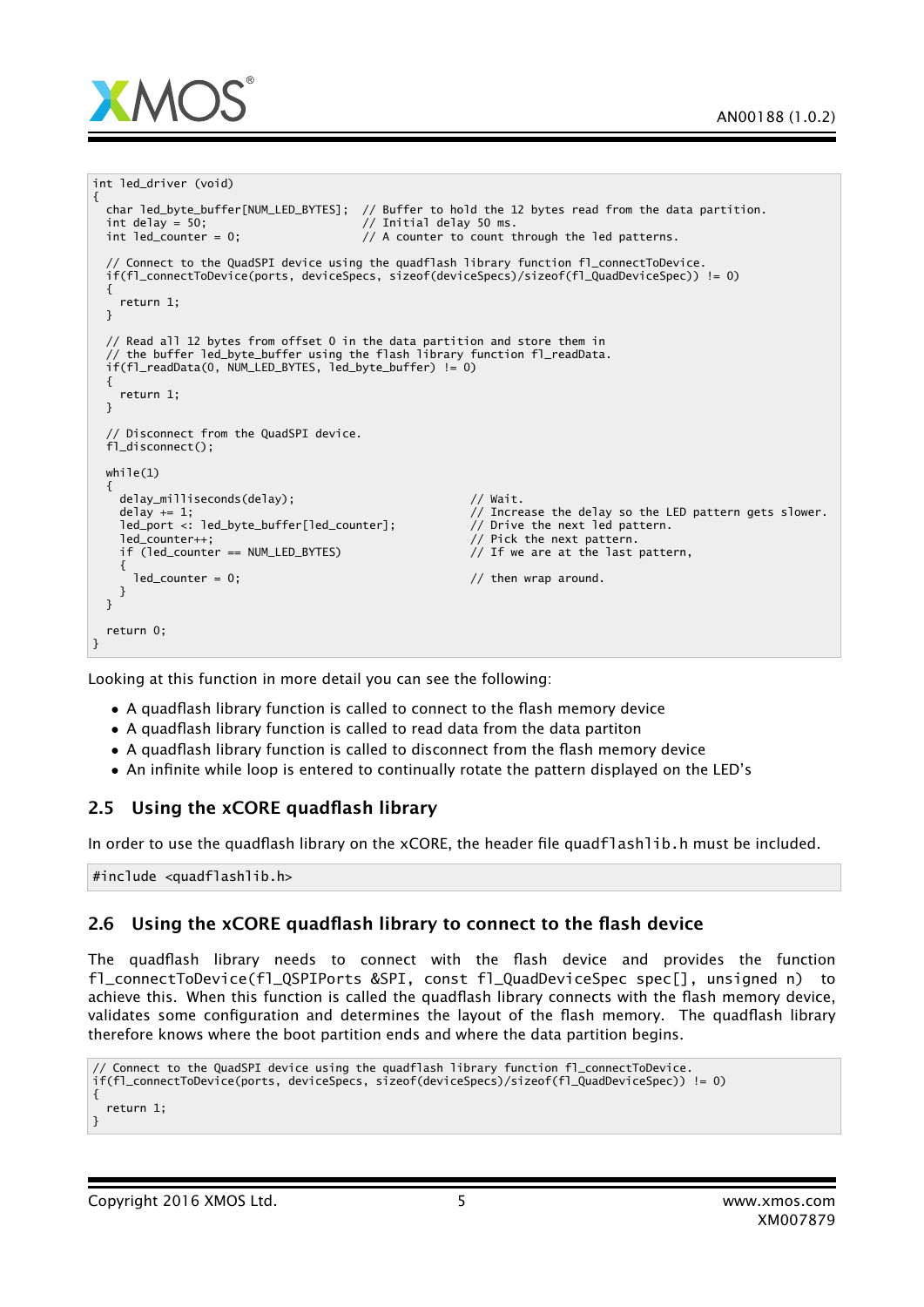

The parameter type fl\_QSPIPorts is a structure defined in the quadflash library and contains the ports and clocks required to access the flash device. In this example the structure is defined and initialised with the ports convieniently labelled in the explorerKIT XN file as the variable ports. This example also uses XS1\_CLKBLK\_1 to drive the clock for flash device access.

```
// Ports for QuadSPI access on explorerKIT.
f1_QSPIPorts ports = {
 PORT_SQI_CS,
 PORT_SQI_SCLK,
 PORT_SQI_SIO,
 on tile[0]: XS1_CLKBLK_1
};
```
The parameter type fl\_QuadDeviceSpec is a structure defined in the quadflash library and contains the properties of the flash device. In this example the structure is defined and initialised as an array of flash device properties that are currently supported and enabled by XMOS as the variable deviceSpecs.

```
// List of QuadSPI devices that are supported by default.
fl_QuadDeviceSpec deviceSpecs[] =
{
 FL_QUADDEVICE_SPANSION_S25FL116K,
 FL_QUADDEVICE_SPANSION_S25FL132K,
 FL_QUADDEVICE_SPANSION_S25FL164K,
 FL_QUADDEVICE_ISSI_IS25LQ080B,
 FL_QUADDEVICE_ISSI_IS25LQ016B,
 FL_QUADDEVICE_ISSI_IS25LQ032B,
};
```
The parameter n is used to specify the length of the fl\_QuadDeviceSpec array.

If the quadflash library successfully connects to the flash device, the function fl\_connectToDevice will return 0.

#### 2.7 Using the xCORE quadflash library to read from the data partition

To read from the data partition of the flash device, the xCORE quadflash library provides the function fl\_readData(unsigned offset, unsigned size, unsigned char dst[]).

```
// Read all 12 bytes from offset 0 in the data partition and store them in
// the buffer led_byte_buffer using the flash library function fl_readData.
if(fl_readData(0, NUM_LED_BYTES, led_byte_buffer) != 0)
{
  return 1;
}
```
The quadflash library knows the address of where the data partition begins. The parameter offset represents the offset from the start of the data partition in bytes of the data that is to be read. In this example the data is at the start of the data partition so the value 0 is given.

The parameter size is the number of bytes that is to be read from the data partition. In this example the number of bytes making up the LED patterns is 12 and is defined by NUM\_LED\_BYTES.

// There are 12 bytes stored in the data partition. #define NUM\_LED\_BYTES 12

The parameter dst[] is an array of type unsigned char to hold the bytes that are read from the data partition. In this example the buffer that holds the data read from the data partition is defined by the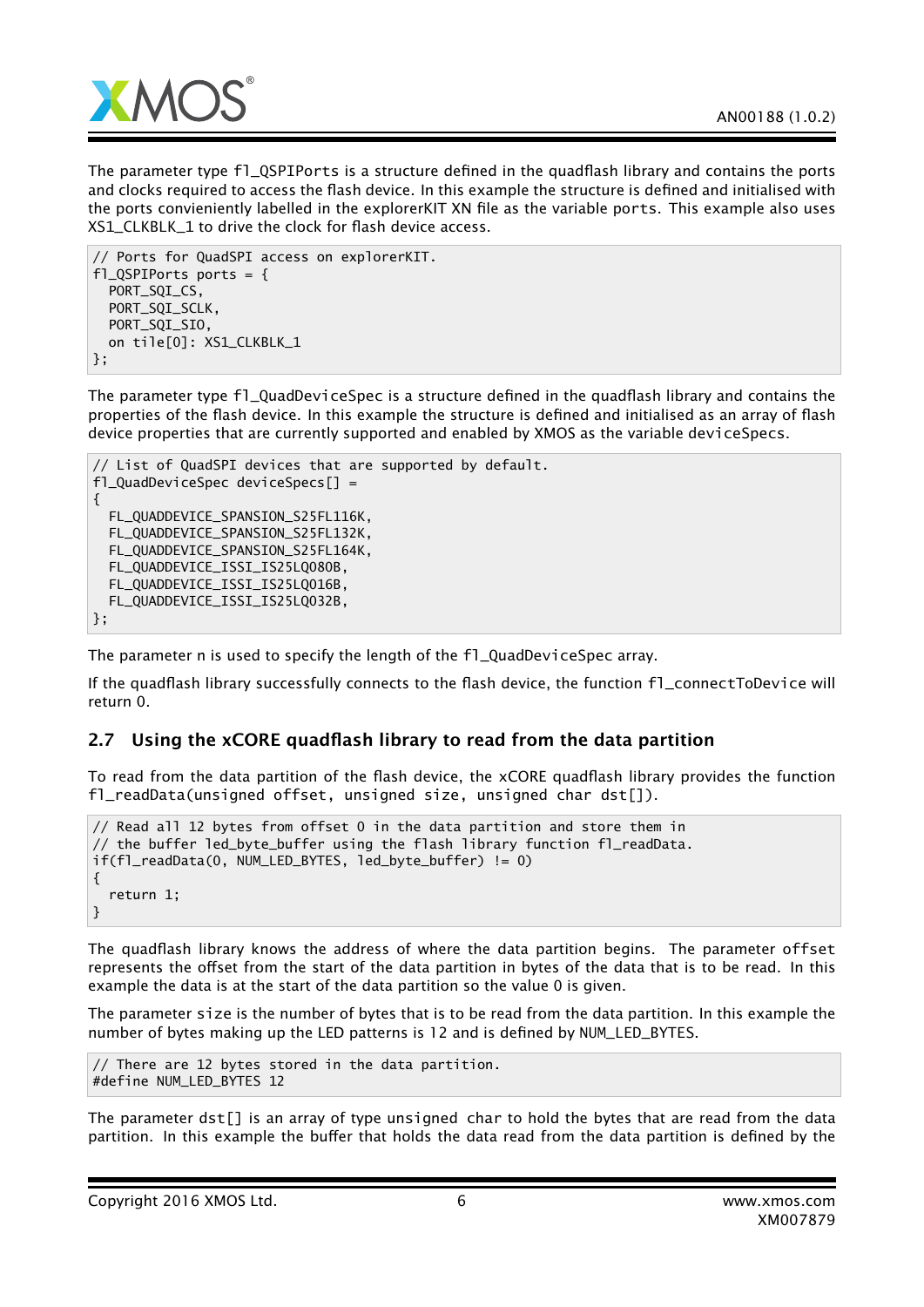

variable led\_byte\_buffer.

```
char led_byte_buffer[NUM_LED_BYTES]; // Buffer to hold the 12 bytes read from the data partition.
```
If the quadflash library successfully reads from the data partition, the function fl\_readData will return  $\Omega$ 

#### 2.8 Finishing with the xCORE quadflash library

The quadflash library provides the function fl\_disconnect() that is used to close the connection to the QuadSPI flash device. When this function is called it releases the ports and clock resources used by the quadflash library back to the application. There will be no further access to the flash device once this function has been called. In this example the function fl\_disconnect is called after the function fl\_readData successfully returns.

// Disconnect from the QuadSPI device. fl disconnect():

#### 2.9 Driving the LED patterns with the data read from the data partition

Once the data has been read from the data partition, the main purpose of the application begins. In this example the data read from the data partition is used to drive a sequence of patterns to the LED's on the explorerKIT core module board with the pattern change reducing in speed.

```
while(1){
  delay_milliseconds(delay);
  delay_milliseconds(delay);<br>delay += 1; // Increase the delay so the LED pattern gets slower.
  led_port <: led_byte_buffer[led_counter]; // Drive the next led pattern.<br>led counter++: // Pick the next nattern.
                                                                               1/ Pick the next pattern.
  if (led_counter == NUM_LED_BYTES) // If we are at the last pattern,
   {
     ledcounter = 0; \frac{1}{2} = 0; \frac{1}{2} = \frac{1}{2} = \frac{1}{2} = \frac{1}{2} = \frac{1}{2} = \frac{1}{2} = \frac{1}{2} = \frac{1}{2} = \frac{1}{2} = \frac{1}{2} = \frac{1}{2} = \frac{1}{2} = \frac{1}{2} = \frac{1}{2} = \frac{1}{2} = \frac{1}{2} 
  }
}
```
Each byte stored within the led\_byte\_buffer is sequntially driven out the led port led\_port changing the combinations of LED's that are illuminated.

// Port where the leds reside on explorerKIT. on tile $[0]$  : port led\_port =  $XSL_PORT_4F$ ;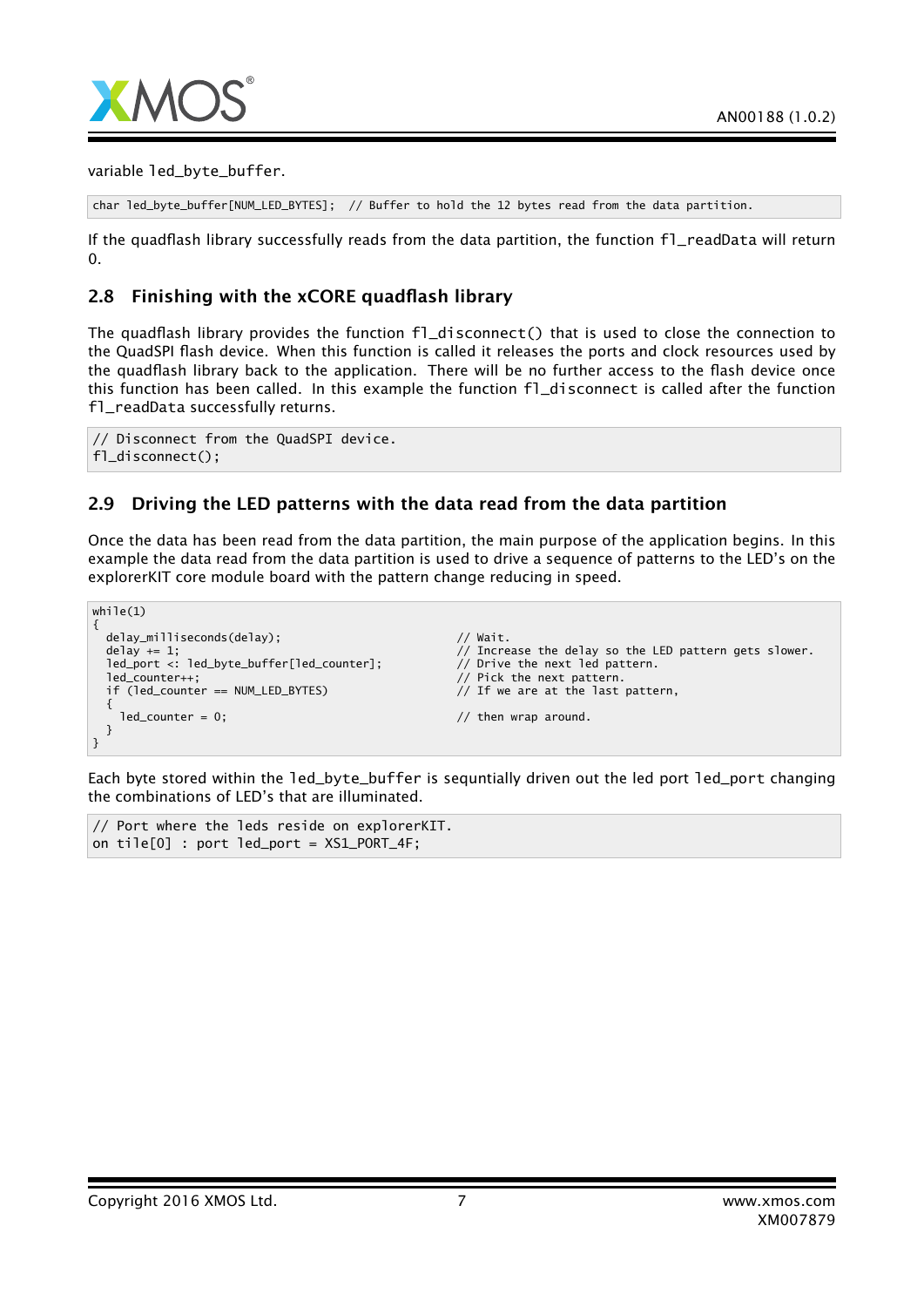## APPENDIX A - Example Hardware Setup

This application example is designed to run on the xCORE-200 explorerKIT core module board. The xCORE-200 explorerKIT core module board should be connected to both power and have the development adapters connected to a host machine to allow program download. This can be seen in the following image.



Figure 3: XMOS xCORE-200 explorerKIT

The hardware should be configured as displayed above for this example:

- The XTAG debug adapter should be connected to the XSYS connector and the XTAG USB cable should be connected to the host machine
- The xCORE-200 explorerKIT should have the power cable connected
- The RESET button can be used to repeatedly boot the xCORE-200 device from QuadSPI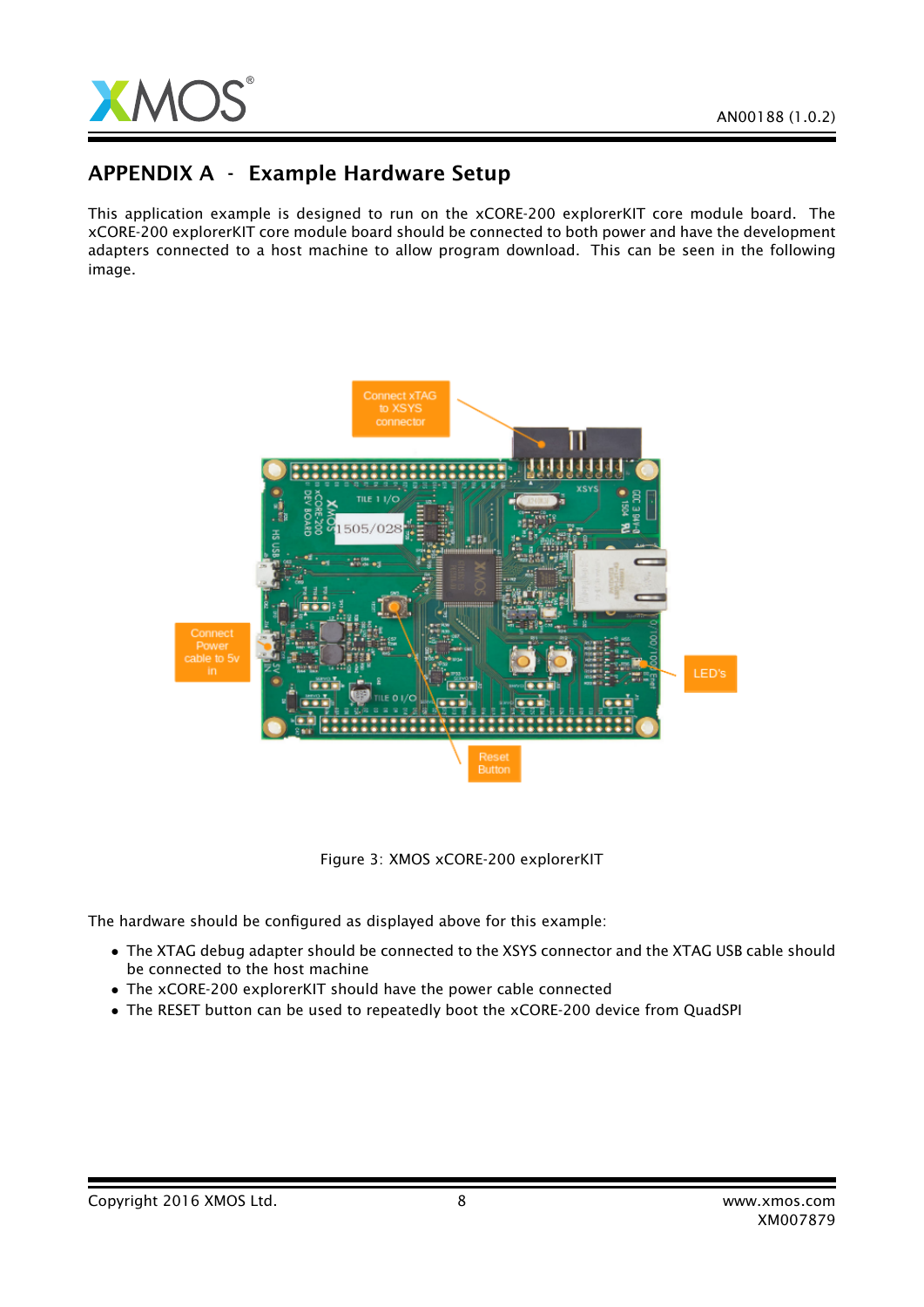

## APPENDIX B - Launching the example application

Once the example has been built either from the command line using xmake or via the build mechanism of xTIMEcomposer Studio the application and data.bin file can be written to the QuadSPI flash memory of the xCORE-200 explorerKIT module board.

Once built there will be a bin directory within the project which contains the binary for the xCORE-200 tile. The xCORE-200 binary has a XMOS standard .xe extension.

In this example the flash memory will be partitioned into 64KB (0x10000 bytes) as the boot partition and the remaining QuadSPI flash is used as the data partition. By keeping the boot partition small the amount of space available for application data is maximised and the boot time is reduced as the flash loader only has a small area of flash memory to search when looking for valid images.

#### B.1 Writing to flash memory from the command line

From the command line the xflash tool is used to download the code to the flash device on the xCORE-200 explorerKIT module board. The XFLASH option --factory is used to specify the application factory image. The XFLASH option --boot-partition-size is used to specify the amount of flash memory to reserve for the boot partition. The remainder of the flash memory is used for the data partition. The XFLASH option --data is used to write the data binary file data.bin to the data partition. The complete XFLASH command line is as follows:

> xflash --factory bin/qspi\_persistent\_storage.xe --boot-partition-size 0x80000 --data src/data.bin

### B.2 Writing to flash memory from xTIMEcomposer Studio

From xTIMEcomposer Studio there is the Flash As mechanism to edit the flash configuration and download the code to the flash device on the xCORE-200 explorerKIT core module board. Within the flash configuration editor the XFLASH options can be explicitly set. In this example, the Boot Partition Size checkbox is ticked and a corresponding value of 0x80000 is inserted. The --data option along with the path to the data.bin file is also added alongside Other XFLASH options.

Once XFLASH has sucessfully programmed the flash memory device on the xCORE-200 explorerKIT module board, the xCORE-200 device is reset. The application will boot from the boot partition and once booted the application will read the application data from the data partition. In this instance the LED's on the explorerKIT core module board should start rotating a pattern of LED's that are illuminated on and off, decreasing in speed as it does so.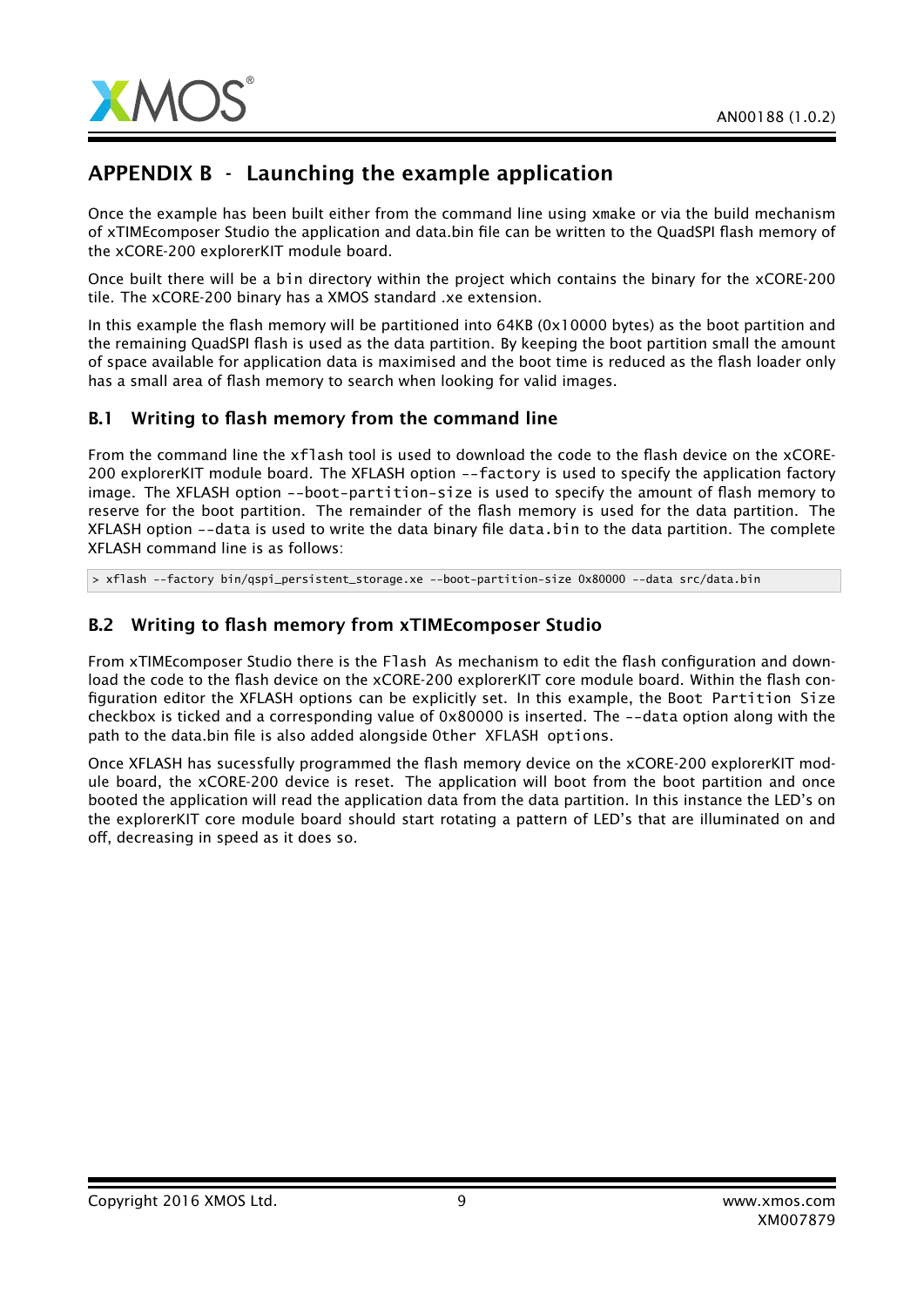

Ξ

| <b>Flash Configurations</b><br>⋒                       |                                               |                    |        |
|--------------------------------------------------------|-----------------------------------------------|--------------------|--------|
| Create, manage, and run configurations                 |                                               |                    |        |
|                                                        | Name:   qspi_persistent_storage Default       |                    |        |
| $\left\langle \mathbb{X}\right\rangle$                 | <b>■ Main Ø XFlash Options</b>                |                    |        |
| $\triangledown \triangleright \times$ CORE Application | Output to file (disables device programming): |                    | Browse |
| Sepi_persistent_storage Default                        | Encrypt using AES key file:                   |                    | Browse |
|                                                        | SPI spec file:                                |                    | Browse |
|                                                        | Boot partition size (bytes):                  | 0x80000            |        |
|                                                        | Other XFlash options:                         | -data src/data.bin |        |
|                                                        |                                               |                    |        |
|                                                        |                                               |                    |        |
|                                                        |                                               |                    |        |
|                                                        |                                               |                    |        |
|                                                        |                                               |                    |        |
|                                                        |                                               |                    |        |
|                                                        |                                               |                    |        |
|                                                        |                                               |                    |        |
|                                                        |                                               |                    |        |
|                                                        |                                               |                    |        |
| Filter matched 2 of 3 items                            |                                               | Apply              | Revert |
| ?                                                      |                                               | Close              | Flash  |

Figure 4: xTIMEcomposer studio flash configuration editor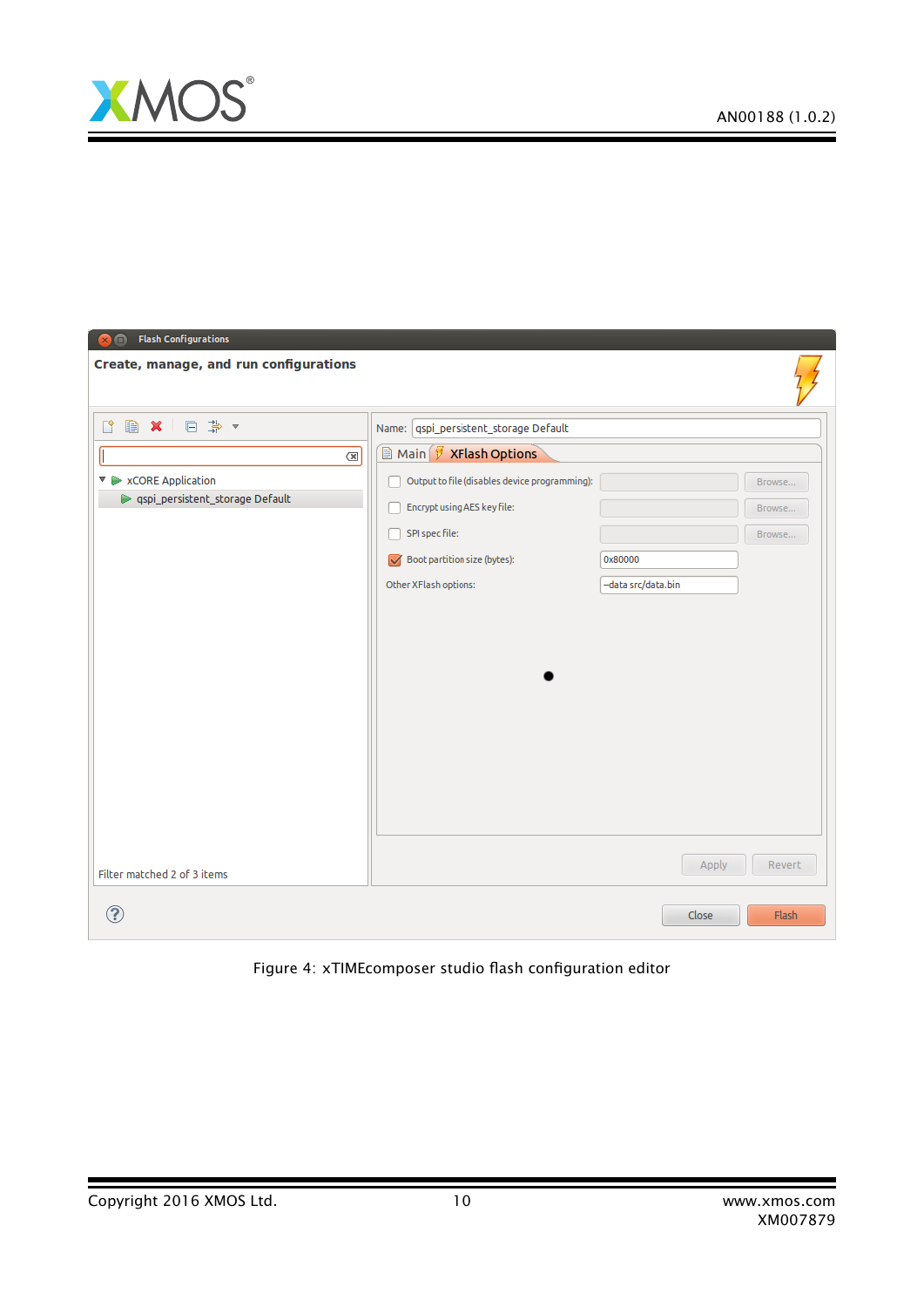

### APPENDIX C - References

XMOS Tools User Guide <http://www.xmos.com/published/xtimecomposer-user-guide> XMOS xCORE Programming Guide <http://www.xmos.com/published/xmos-programming-guide>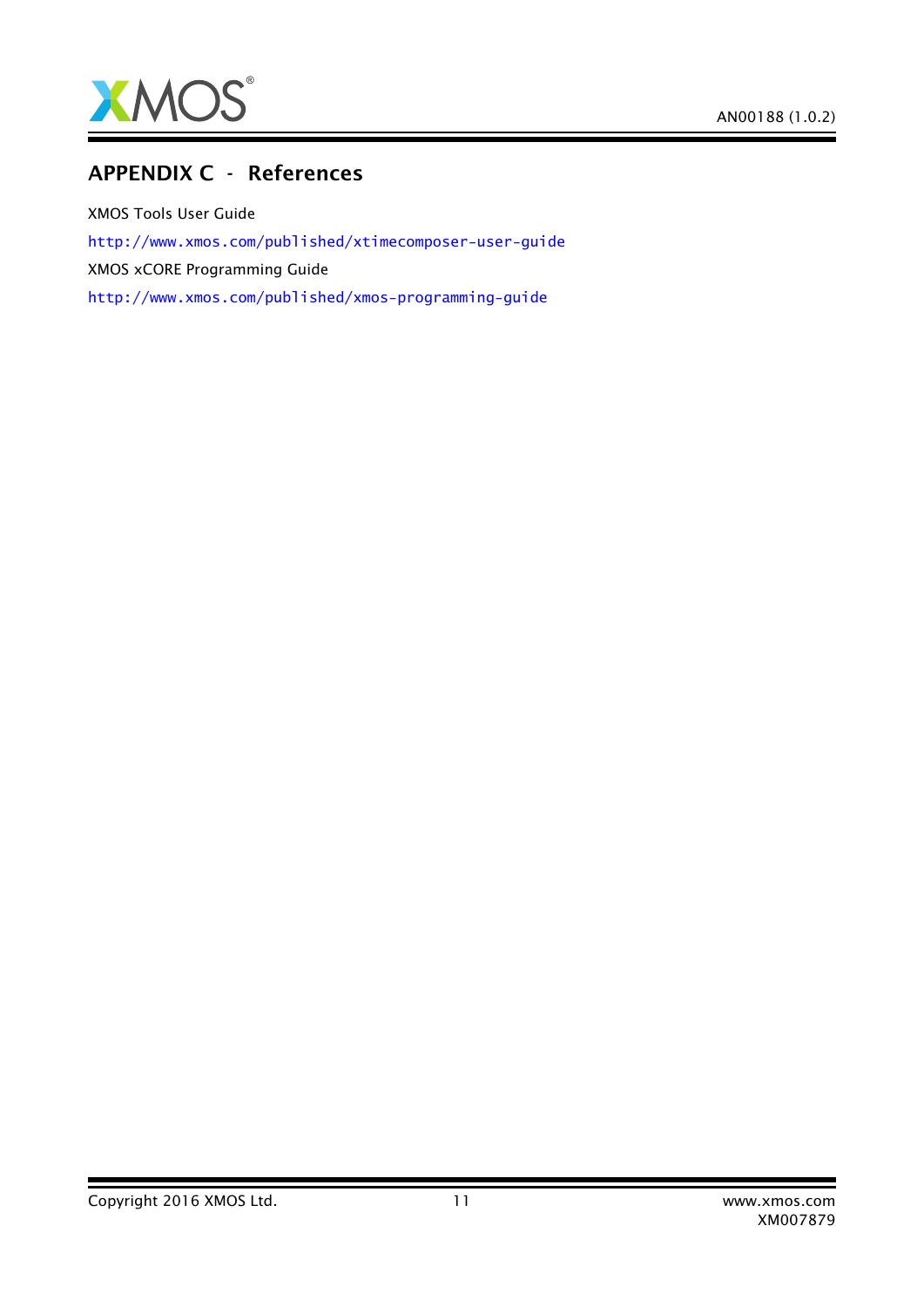

### APPENDIX D - Full source code listing

#### D.1 Source code for qspi\_persistent\_storage.xc

```
// Copyright (c) 2016, XMOS Ltd, All rights reserved
#inc1ude < xs1.h#include <platform.h>
#include <quadflashlib.h>
#include <timer.h>
/*
* the LEDs on explorerKIT are:
*
* Single : 0x01
* RGB Blue : 0x02
* RGB Green : 0x04
 * RGB Red : 0x08
 *
* The 12 bytes stored in the data partition
 * drive various combinations of the 4 LED's'.
 * 0x01 - Single
 * 0x02 - RGB Blue
 * 0x04 - RGB Green
 * 0x08 - RGB Red
* 0x03 - Single | RGB Blue
* 0x05 - Single | RGB Green
 * 0x09 - Single | RGB Red
 * 0x06 - RGB Blue | RGB Green
 * 0x0A - RGB Blue | RGB Red
 * 0x0C - RGB Green | RGB Red
 * 0x0F - Single | RGB Blue | RGB Green | RGB Red
 * 0x00 - Off
 */
// Ports for QuadSPI access on explorerKIT.
fl_QSPIPorts ports = {
 PORT_SQI_CS,
 PORT_SQI_SCLK,
 PORT_SQI_SIO,
 on tile[0]: XS1_CLKBLK_1
};
// Port where the leds reside on explorerKIT.
on tile[0] : port led_port = XS1_PORT_4F;
// List of QuadSPI devices that are supported by default.
f1 QuadDeviceSpec deviceSpecs[] =
{
 FL_OUADDEVICE_SPANSION_S25FL116K.
 FL_QUADDEVICE_SPANSION_S25FL132K,
 FL_QUADDEVICE_SPANSION_S25FL164K,
 FL_QUADDEVICE_ISSI_IS25LQ080B,
 FL_QUADDEVICE_ISSI_IS25LQ016B,
 FL_QUADDEVICE_ISSI_IS25LQ032B,
};
// There are 12 bytes stored in the data partition.
#define NUM_LED_BYTES 12
int led_driver (void)
{
  char led_byte_buffer[NUM_LED_BYTES]; // Buffer to hold the 12 bytes read from the data partition.
  int delay = 50; \sqrt{2} Initial delay 50 ms.
 int led_counter = 0; \frac{1}{4} A counter to count through the led patterns.
 // Connect to the QuadSPI device using the quadflash library function fl_connectToDevice.
 if(fl_connectToDevice(ports, deviceSpecs, sizeof(deviceSpecs)/sizeof(fl_QuadDeviceSpec)) != 0)
 {
   return 1;
 }
  // Read all 12 bytes from offset 0 in the data partition and store them in
  // the buffer led_byte_buffer using the flash library function fl_readData.
```